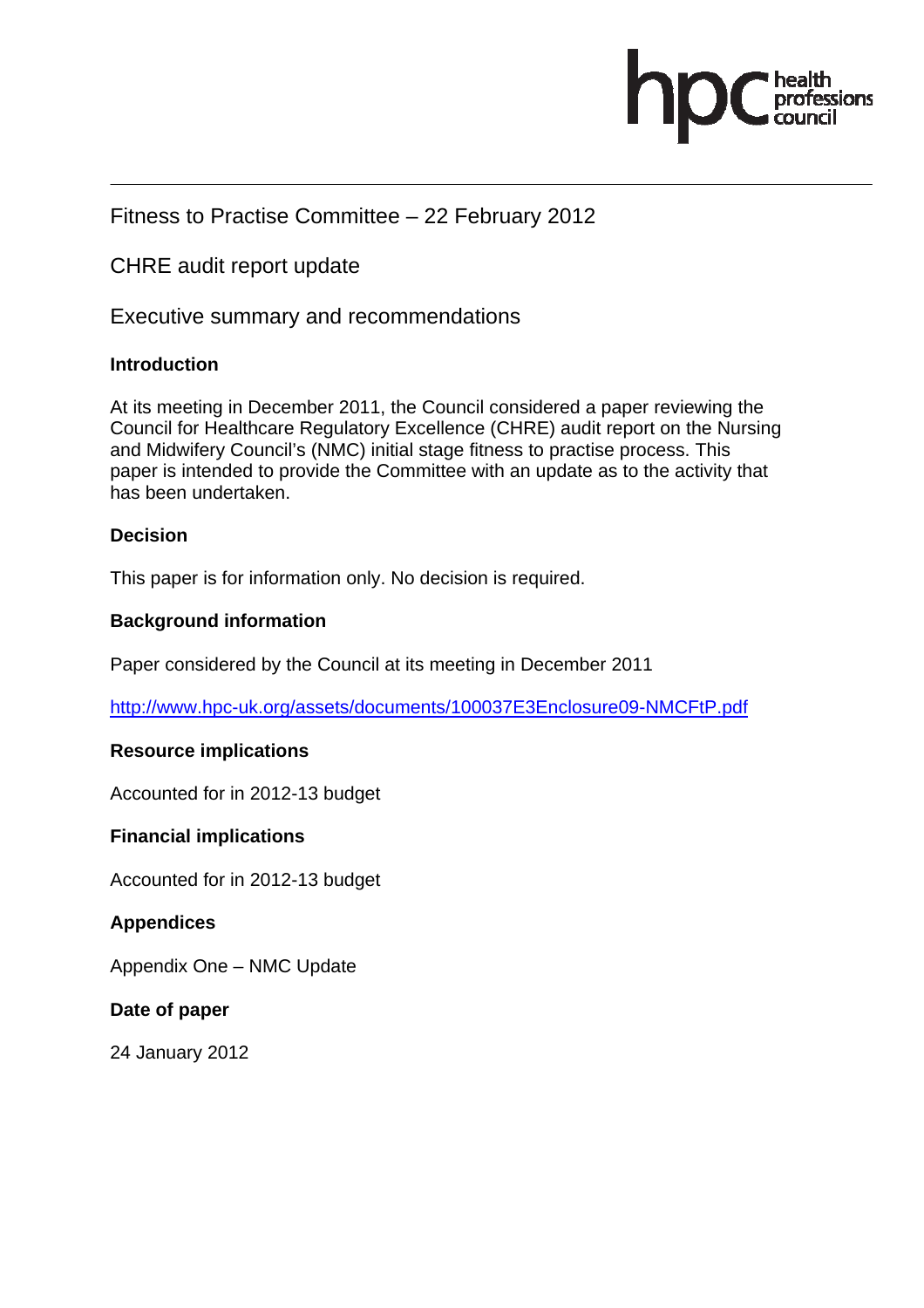### **NMC Update paper**

#### $\mathbf 1$ **Introduction**

 $1.1$ This paper is intended to provide the Committee with an update as to the activity that the Council agreed that the Executive should undertake in relation to its review of the Council for Healthcare Regulatory Excellence audit report on the Nursing and Midwifery Council's (NMC's) initial stage fitness to practise process. Each activity is listed below with commentary from the Executive as to the progress that has been made.

fessions

#### $2<sup>1</sup>$ **Update**

### $2.1$ Review the operating guidance for Case Managers on taking complaints over the phone and in person and incorporate this into the programme of workshops

The operating guidance for Case Managers has now been reviewed along with all operating quidance in preparation for the 'go-live' of the new case management system. Refresher training on this area will be incorporated into the FTP workshops training plan for the coming year.

#### $2.2$ Complete the review of all operating quidance to ensure compatibility with the new case management system

This has now been completed. Final sign off of any amended guidance will be completed by early February 2012.

#### $2.3$ Provide bespoke customer service training to the whole department in 2012-13

This has been incorporated into the training budget for 2012-13. Work will now begin to set out our requirements and source an appropriate training provider who can meet our specific needs.

### $2.4$ Review a sample of cases to specifically assess the quality of the information provided by Case Managers on risk assessment forms to ensure consistency and quality

This will be undertaken by the Head of Case Management. Investigations Manager and Lead Case Managers in the coming months. This is something that is already highlighted as part of the audit of all FTP case files on a monthly basis. However, specific assessment and review of the quality of information provided on risk assessment forms will be undertaken to assist with ensuring consistency and quality.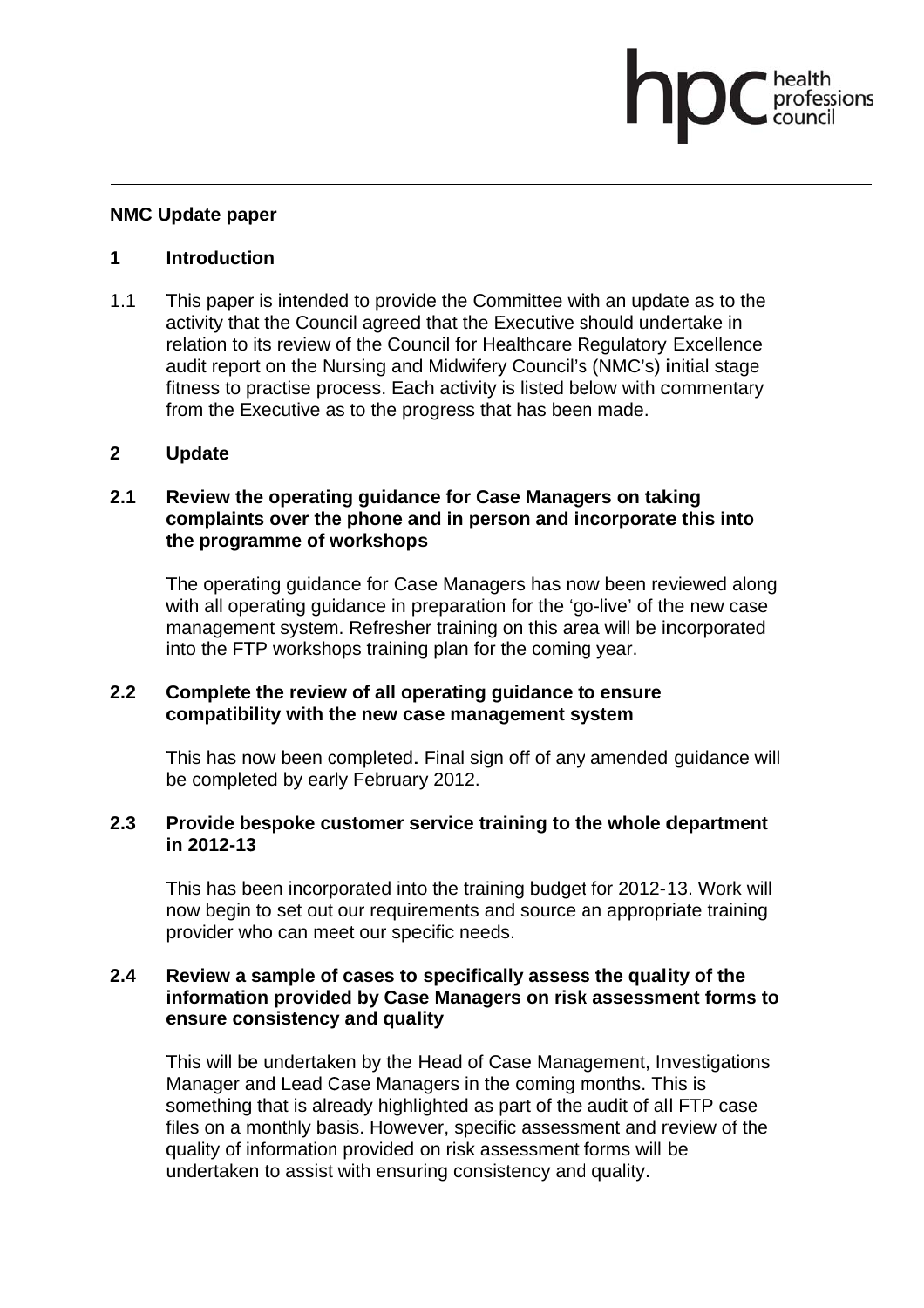### **2.5 Review the content of the operating guidance provided to case managers on closing cases ensure it is sufficiently detailed**

 Further guidance has been provided for Case Managers on closing cases within the new Standard of Acceptance for Allegations Policy document which was approved by Council in December 2011. This new policy has now been rolled out to the case management team following a training session on 12<sup>t</sup>January 2012. Further work will be undertaken to review our case closure forms to ensure case closure reasons are consistent and of a high quality.

### **2.6 Review guidance and training provided to Case Managers on the use of Registrant Assessors**

The guidance in this area has now been reviewed. Refresher training on this area will be incorporated into the FTP workshops training plan for the coming year. The introduction of case progression conferences in January 2012 will also assist in identifying suitable cases that may require a registrant assessor.

### **2.7 Review the induction and training programme in light of the new introduction of the new case management system and the anticipated increase in headcount**

A review of this will begin in the coming weeks.

### **2.8 Review the current policy of not routinely requesting a PNC check for other convictions**

This will be considered as part of the work that is being undertaken in relation to "public protection". There is a separate paper on this topic on the FTP Committee agenda for February 2012.

### **2.9 Review the standard letter requesting that the registrant provides details of their current employer**

This will be reviewed during February 2012 to ensure that registrants are aware of their obligations in this area

### **2.10 Keep under review the ratio of cases per case manager when planning forecasts and preparing workload**

This is something that is already taken into account and we will continue to do so when forecasting and preparing workload

## **2.11 Review the case closure form completed by Case Manager**

See 2.5 above